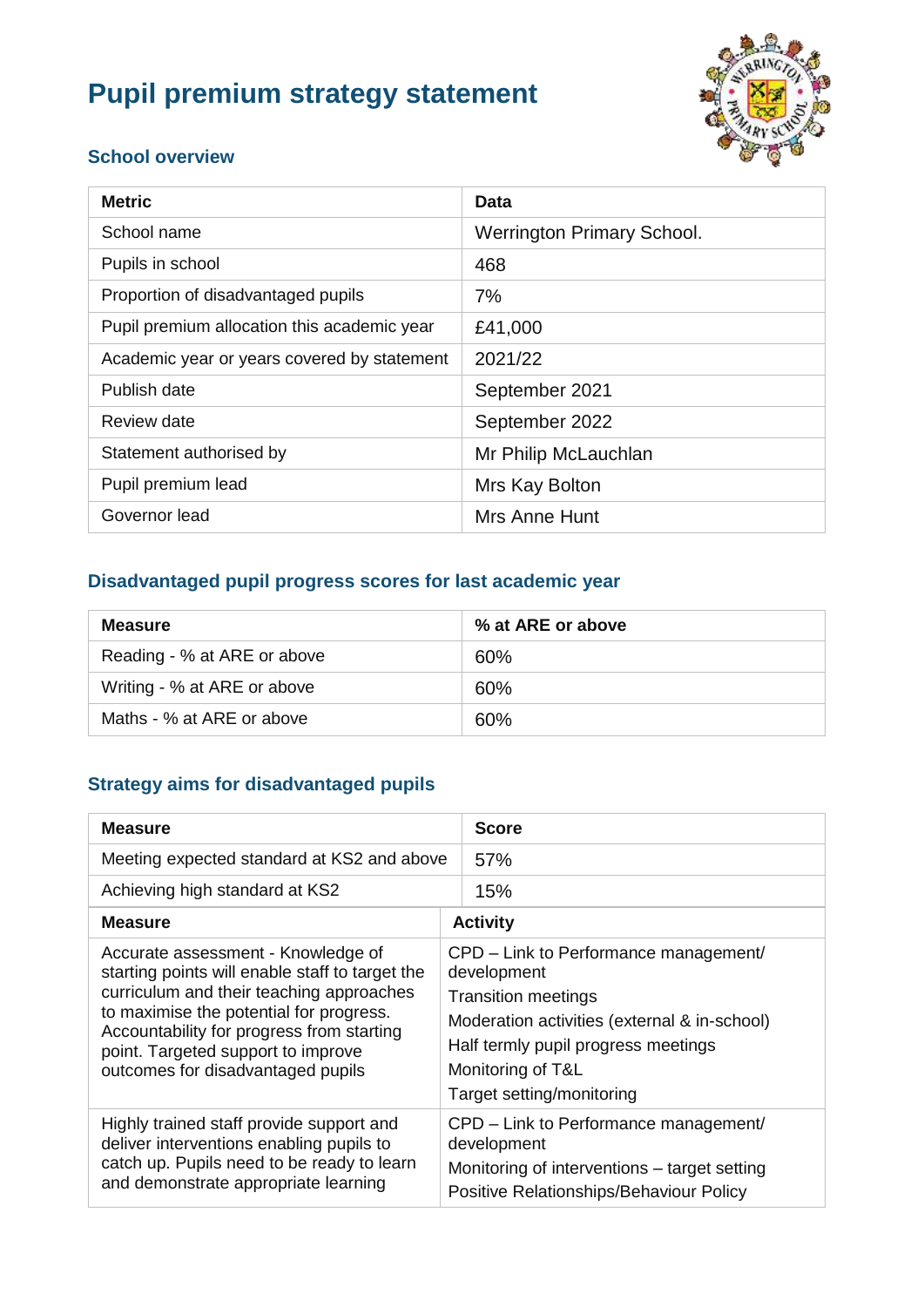| behaviours so that they can access the |  |
|----------------------------------------|--|
| curriculum.                            |  |

# **Teaching priorities for current academic year**

| Aim                     | <b>Target</b>                                                                            | <b>Target date</b> |
|-------------------------|------------------------------------------------------------------------------------------|--------------------|
| Progress in Reading     | Achieve above national average<br>progress scores in KS2 Reading                         | September<br>2022  |
| Progress in Writing     | Achieve above national average<br>progress scores in KS2 Writing                         | September<br>2022  |
| Progress in Mathematics | Achieve above average KS2<br>Mathematics progress score                                  | September<br>2022  |
| Phonics                 | Achieve above national average<br>expected standard in Phonics Test                      | September<br>2022  |
| Other                   | The self-awareness and confidence<br>(Wellbeing) of disadvantaged pupils is<br>'healthy' | September<br>2022  |

#### **Targeted academic support for current academic year**

| <b>Measure</b>                                                                                               | <b>Activity</b>                                                                                                                                                                                                                                                                             |  |
|--------------------------------------------------------------------------------------------------------------|---------------------------------------------------------------------------------------------------------------------------------------------------------------------------------------------------------------------------------------------------------------------------------------------|--|
| Improve the progress made by all,<br>particularly the disadvantaged<br>with low and high prior<br>attainment | Knowledge of starting points will enable staff to target the cur-<br>riculum and their teaching approaches to maximise the poten-<br>tial for progress. Accountability for progress from starting<br>points is improved. Targeted support will improve outcomes for<br>disadvantaged pupils |  |
|                                                                                                              | Data knowledge to enrich quality teaching                                                                                                                                                                                                                                                   |  |
|                                                                                                              | Pupil Progress Meetings identify disadvantaged pupils<br>to ensure teaching is adapted accordingly                                                                                                                                                                                          |  |
|                                                                                                              | Use the facilities and expertise of PET to help raise pu-<br>pils' aspirations                                                                                                                                                                                                              |  |
|                                                                                                              | Metacognition (Learning how to learn) to be discussed<br>and modelled across the whole school                                                                                                                                                                                               |  |
|                                                                                                              | 'Retrieval Practice' embedded across the school                                                                                                                                                                                                                                             |  |
|                                                                                                              | 'Mastery' learning to be enhanced and embedded<br>across the curriculum                                                                                                                                                                                                                     |  |
|                                                                                                              | Develop use of/access to latest digital technology                                                                                                                                                                                                                                          |  |
|                                                                                                              | Extend opportunities for reasoning and problem solving<br>through STEM activities                                                                                                                                                                                                           |  |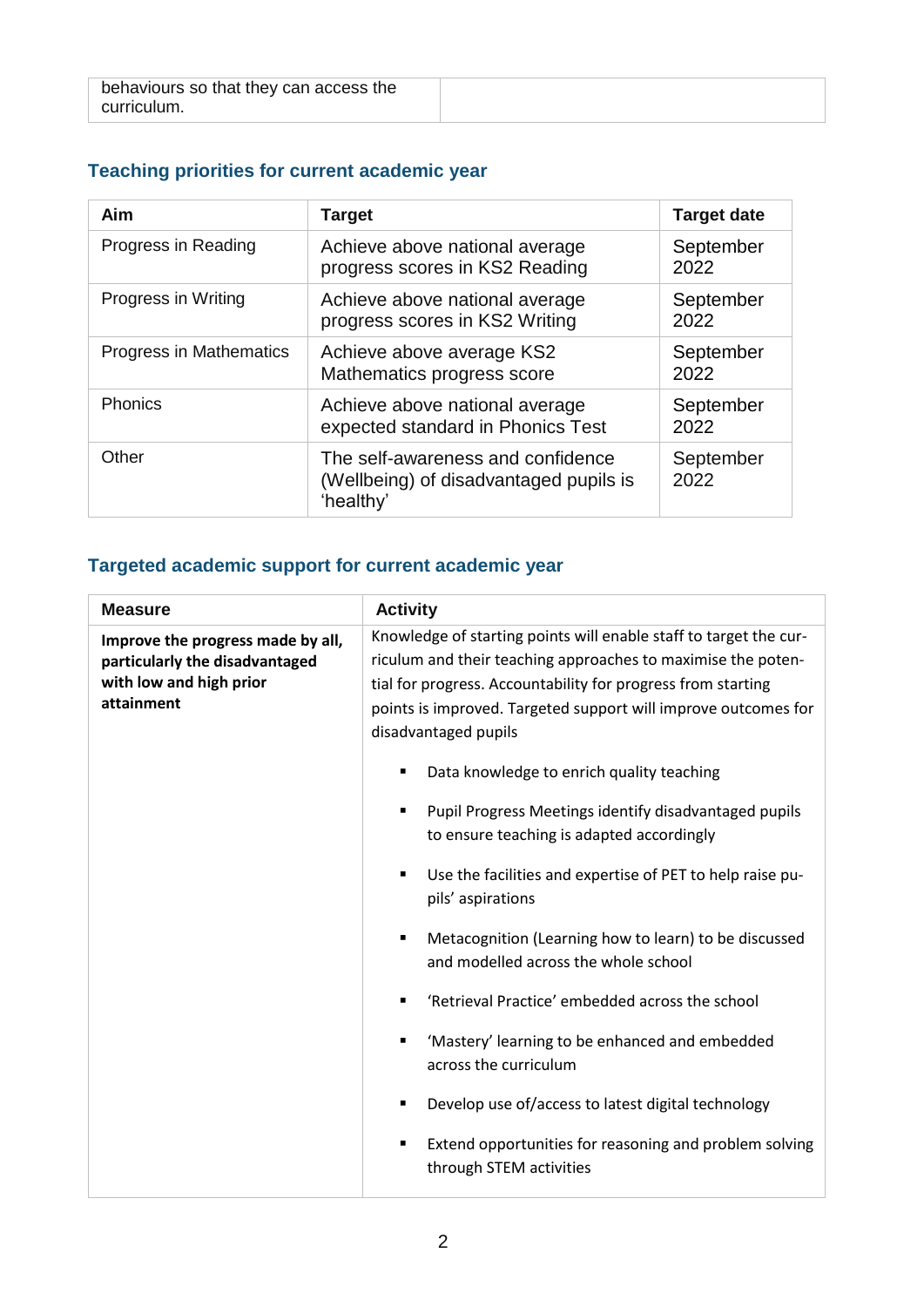| To provide, monitor and review<br>interventions and actions taken to<br>ensure that disadvantaged pupils | Ensure that our use of Pupil premium funding is effec-<br>٠<br>tive and provides good value for money |
|----------------------------------------------------------------------------------------------------------|-------------------------------------------------------------------------------------------------------|
| have made accelerated progress                                                                           | Targeted support from Teaching Assistant and external<br>agencies to deliver interventions            |
|                                                                                                          | 1:1 reading comprehension support                                                                     |
|                                                                                                          | Speech and language support                                                                           |
|                                                                                                          | Specialist staff to provide behaviour support for individ-<br>ual and groups of pupils                |
|                                                                                                          | One-to-one tuition used as appropriate                                                                |
|                                                                                                          | Oral language interventions to be embedded across<br>EYFS and developed across KS1                    |
|                                                                                                          | Phonics 'catch up' interventions                                                                      |
| Barriers to learning these<br>priorities address                                                         | Time constraints<br>Staffing<br>Pupil/parent engagement                                               |
| Projected spending                                                                                       | £30,000                                                                                               |

# **Wider strategies for current academic year**

| <b>Measure</b>                                                                                                     | <b>Activity</b>                                                                                                                                                                                                                                                                         |
|--------------------------------------------------------------------------------------------------------------------|-----------------------------------------------------------------------------------------------------------------------------------------------------------------------------------------------------------------------------------------------------------------------------------------|
| The self-awareness and confidence<br>of disadvantaged pupils has<br>improved / Provide Emotional<br><b>Support</b> | Pupils that are engaged with their education and are motivated<br>to learn will achieve better outcomes. Remove where possible<br>physical barriers that exist to enable pupils to be ready to learn<br>■ Enrichment activities – visits, trips, cultural events, specialist<br>tuition |
|                                                                                                                    | " Collaborative learning opportunities provided across year<br>group/school/groups of schools                                                                                                                                                                                           |
|                                                                                                                    | " Specific support for pupils to be 'ready for learning' i.e.                                                                                                                                                                                                                           |
|                                                                                                                    | " Wellbeing support provided - Continue to build capacity in<br>anticipation of increased need                                                                                                                                                                                          |
|                                                                                                                    | <b>Transition support across year groups and phases</b>                                                                                                                                                                                                                                 |
|                                                                                                                    | A Counsellor will support any pupils to help remove barriers<br>to their learning                                                                                                                                                                                                       |
|                                                                                                                    | ■ Development of Wellbeing/Nurture Room to host emotional<br>wellbeing activities/support                                                                                                                                                                                               |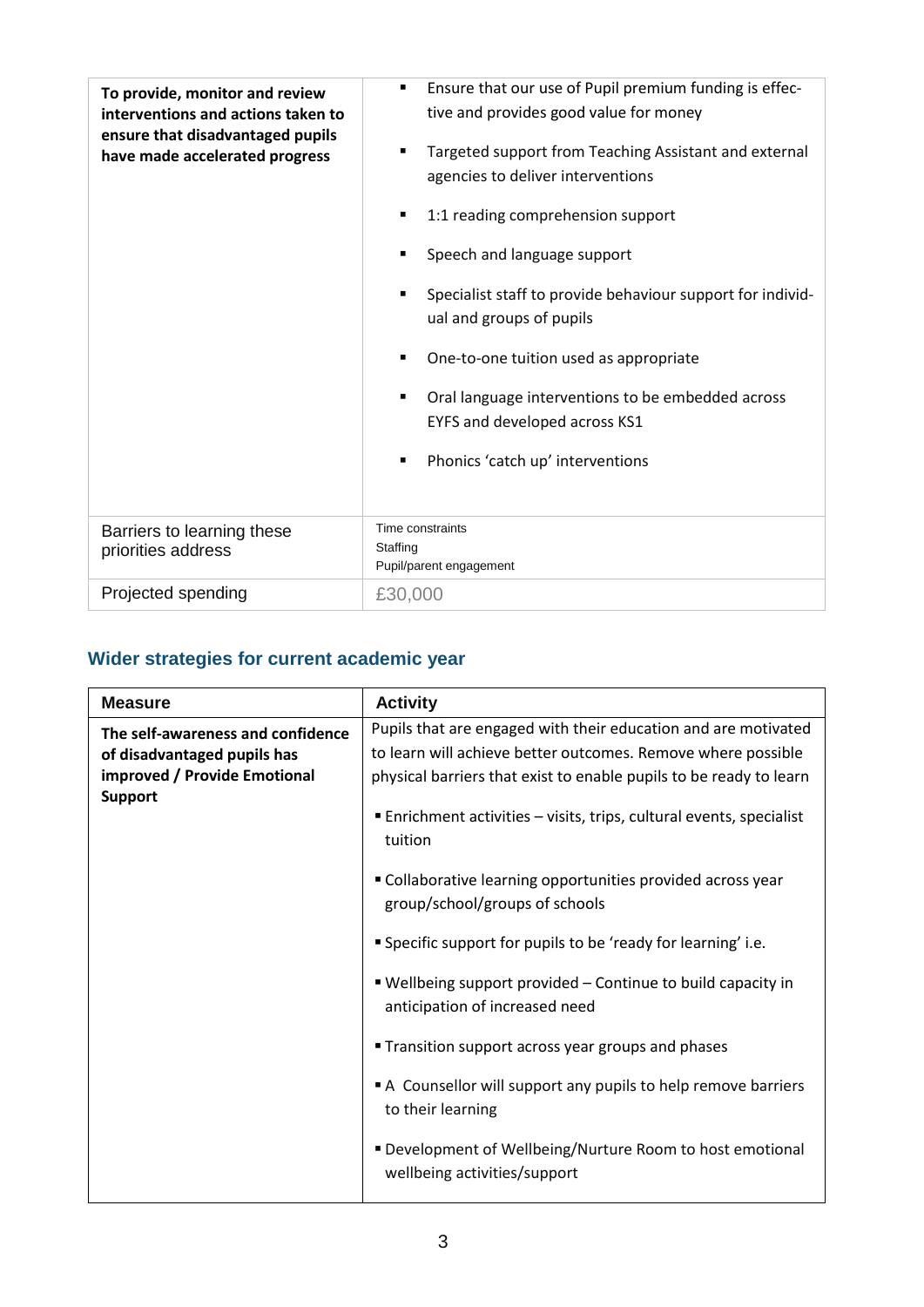|                                                                                            | " Providing a 'Wellbeing Mentor' to support pupils with emo-                                                                                                                                                                                                                             |
|--------------------------------------------------------------------------------------------|------------------------------------------------------------------------------------------------------------------------------------------------------------------------------------------------------------------------------------------------------------------------------------------|
|                                                                                            | tional/mental health needs                                                                                                                                                                                                                                                               |
|                                                                                            | " Provide CPD for all staff and volunteers to support children's                                                                                                                                                                                                                         |
|                                                                                            | emotional needs                                                                                                                                                                                                                                                                          |
|                                                                                            | Use of 'Creative Education' resources                                                                                                                                                                                                                                                    |
|                                                                                            | ■ Build capacity of the team – recruit additional workers                                                                                                                                                                                                                                |
|                                                                                            | " Named SLT member to oversee and deliver mental                                                                                                                                                                                                                                         |
|                                                                                            | health/wellbeing initiatives for pupils and parents                                                                                                                                                                                                                                      |
| To identify and use strategies to<br>close the gap between Pupil                           | " Targeted support from Teaching Assistant and external agen-<br>cies to deliver interventions                                                                                                                                                                                           |
| <b>Premium and non-Pupil Premium;</b><br>disadvantaged and non-                            | ■ 1:1 reading comprehension support                                                                                                                                                                                                                                                      |
| disadvantaged                                                                              | Speech and language support                                                                                                                                                                                                                                                              |
|                                                                                            | " Specialist staff to provide behaviour support for individual                                                                                                                                                                                                                           |
|                                                                                            | and groups of pupils                                                                                                                                                                                                                                                                     |
|                                                                                            | One-to-one tuition used as appropriate                                                                                                                                                                                                                                                   |
|                                                                                            | Oral language interventions to be embedded across EYFS and<br>developed across KS1                                                                                                                                                                                                       |
|                                                                                            | Phonics 'catch up' interventions                                                                                                                                                                                                                                                         |
| Increased attendance rates and                                                             | Attendance is key to progress                                                                                                                                                                                                                                                            |
| reduced lateness for<br>disadvantaged                                                      | ■ Weekly monitoring/analysis of class attendance                                                                                                                                                                                                                                         |
|                                                                                            | Providing appropriate support to help parents ensure that<br>their child attends school regularly and on time                                                                                                                                                                            |
| Provide a safe and engaging<br>environment to improve<br>behaviour at play time/Lunch time | Pupils who have active and engaged lunchtimes and playtimes<br>will ready to learn and have a greater ability to engage with<br>learning. Teaching Assistants who support children in the class-<br>room will provide a seamless transition between structured and<br>unstructured times |
|                                                                                            | Improve and increase the equipment available.<br>٠                                                                                                                                                                                                                                       |
|                                                                                            | Alter the playground use to maximise space.<br>٠                                                                                                                                                                                                                                         |
|                                                                                            | Employ Teaching Assistants to provide support/purposeful<br>٠<br>activities at lunchtimes                                                                                                                                                                                                |
|                                                                                            | Improvements to the 'dining experience' of pupils<br>п                                                                                                                                                                                                                                   |